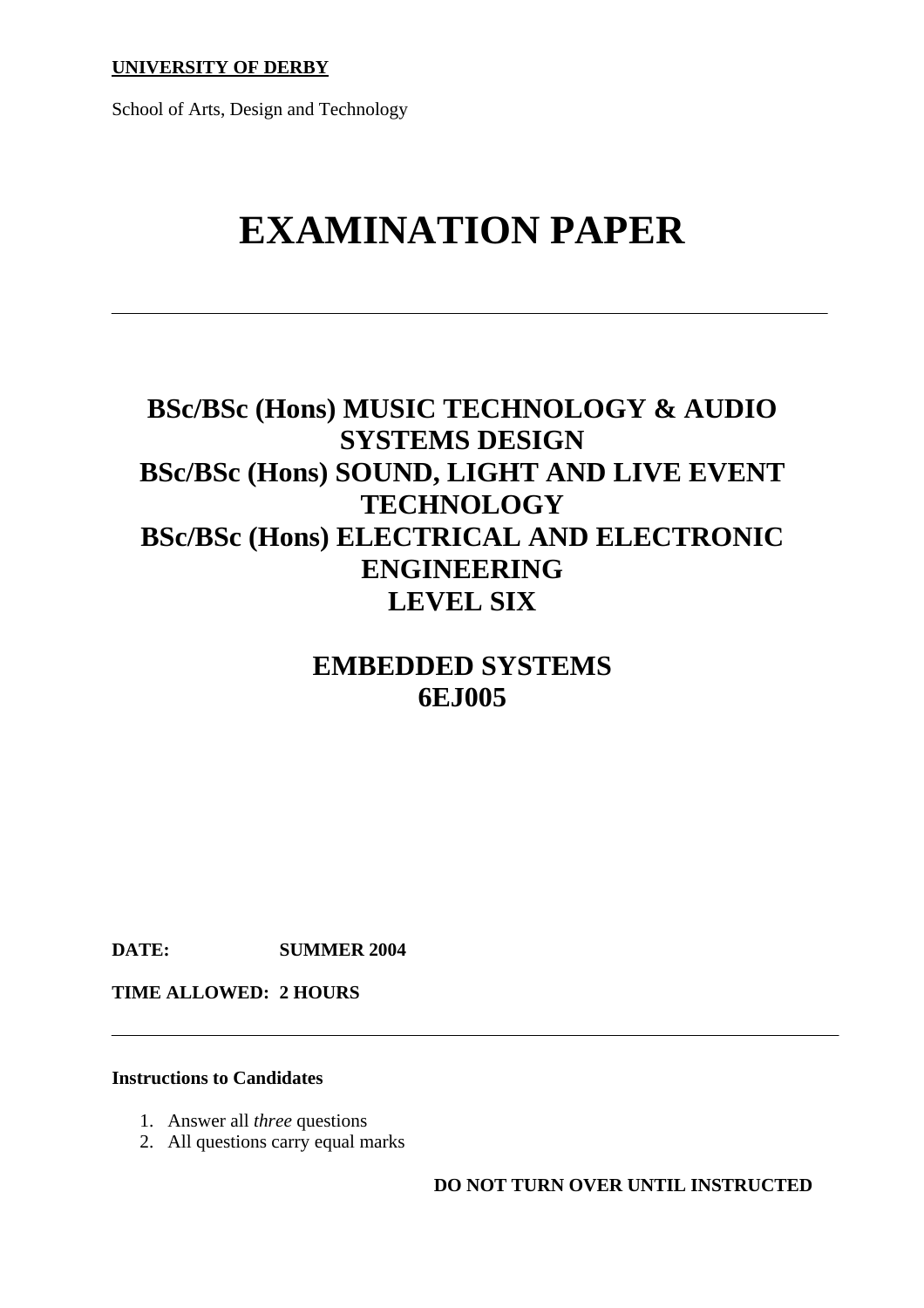#### **UNIVERSITY OF DERBY** School of Arts, Design and Technology **EXAMINATION PAPER BSc/BSc (Hons) MUSIC TECHNOLOGY AND AUDIO SYSTEM DESIGN BSc/BSc (Hons) SOUND, LIGHT AND LIVE EVENT TECHNOLOGY BSc/BSc (Hons) ELECTRICAL AND ELECTRONIC ENGINEERING LEVEL SIX EMBEDDED SYSTEMS 6EJ005**

1. A simple hand-held device is being developed to assist in music education in schools. The device will hold a bank of simple tunes, which it can play back, and which can be selected by the teacher. The device is to be based around a PIC 16F84, as shown in Fig. Q1.1. The device has the further characteristics listed below.

#### User Interface.

a) Control will take the form of a set of 4 push button switches. The sequence in which the teacher presses these, within a certain time frame, determines the tune selected. b) One led is required to indicate power is applied. The led used has a forward voltage when in conduction of 1.8V, and requires around 5mA for adequate illumination.

Music Output. This will be via a MAX538 serial Digital to Analogue Converter (DAC), as detailed in Fig Q1.2. Its analogue output will drive a low-power amplifier module, which in turn will drive a small loudspeaker.

Develop a preliminary design for this device including the following:

i) Any calculations made.

ii) Any assumptions made, with explanations.

iii) A complete circuit diagram, including microcontroller and DAC, all interconnections, proposed power source, and all other components and their values (where possible). The amplifier module and loudspeaker can be shown as blocks, and the reference voltage for the DAC can be omitted.

iv) Noting that the 16F84 does not contain a serial port, explain briefly how the requirements of the serial interface can be met.

100%



\*also Counter/Timer clock input

\*\*also external Interrupt input

#### **Fig Q1.1: PIC 16F84 Pinout**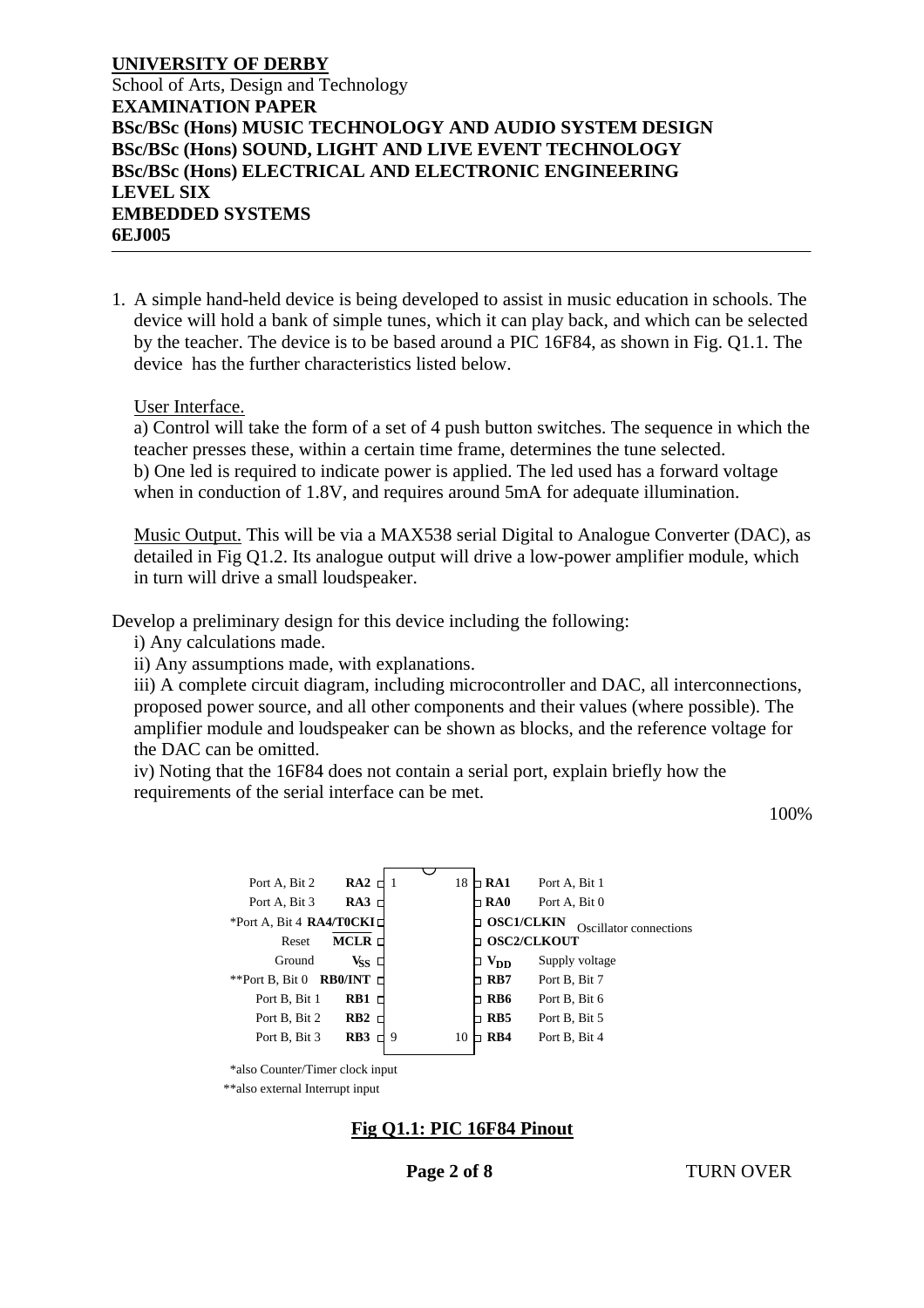School of Arts, Design and Technology **EXAMINATION PAPER BSc/BSc (Hons) MUSIC TECHNOLOGY AND AUDIO SYSTEM DESIGN BSc/BSc (Hons) SOUND, LIGHT AND LIVE EVENT TECHNOLOGY BSc/BSc (Hons) ELECTRICAL AND ELECTRONIC ENGINEERING LEVEL SIX EMBEDDED SYSTEMS 6EJ005** 





#### **Fig Q 1.2: MAX 538/9 Digital to Analogue Converter**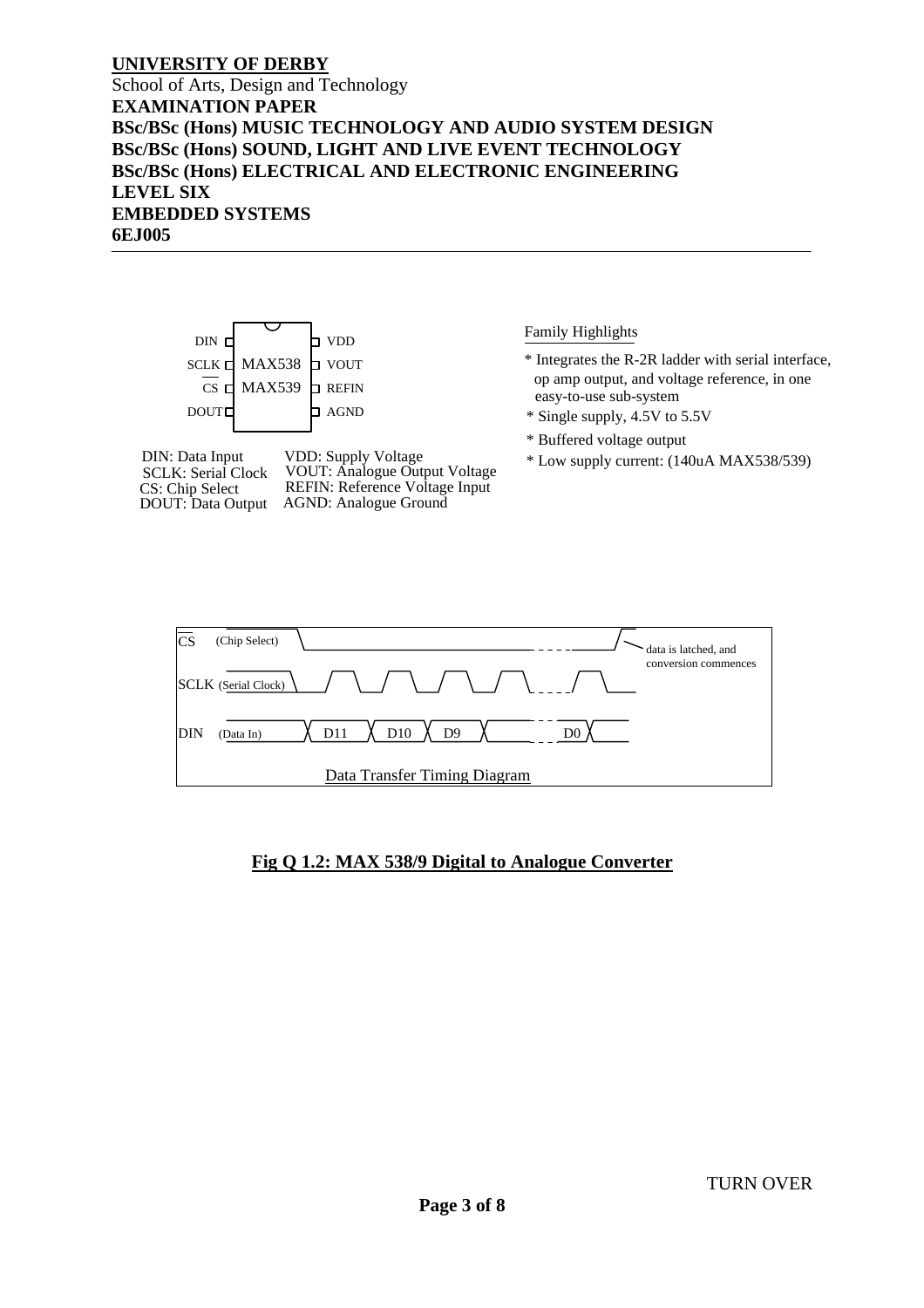#### **UNIVERSITY OF DERBY** School of Arts, Design and Technology **EXAMINATION PAPER BSc/BSc (Hons) MUSIC TECHNOLOGY AND AUDIO SYSTEM DESIGN BSc/BSc (Hons) SOUND, LIGHT AND LIVE EVENT TECHNOLOGY BSc/BSc (Hons) ELECTRICAL AND ELECTRONIC ENGINEERING LEVEL SIX EMBEDDED SYSTEMS 6EJ005**

2. i)A machine counts envelopes which are being packaged in packs of 150. The machine is controlled by a PIC 16F84. A sensor connected to the RA4/T0CK1 pin produces a logic pulse every time an envelope passes it. A block diagram of the Timer 0 module is shown in Fig. Q2.1, and the Option register in Fig Q 2.2.

a) Describe how you would configure the TMR0 to count the envelopes. Indicate what value you would set in the Option register.

b) Explain what strategy could be used to allow the microcontroller programme to detect when the number 150 had been reached.

60%

ii) In another application also using the 16F84, a regular timed interrupt is required. The clock oscillator frequency is 4MHz, and an interrupt frequency in the region of every 2ms is required. Describe how you would now configure the TMR0 module.



### **Fig. Q 2.1: The 16F84 TMR0 Module**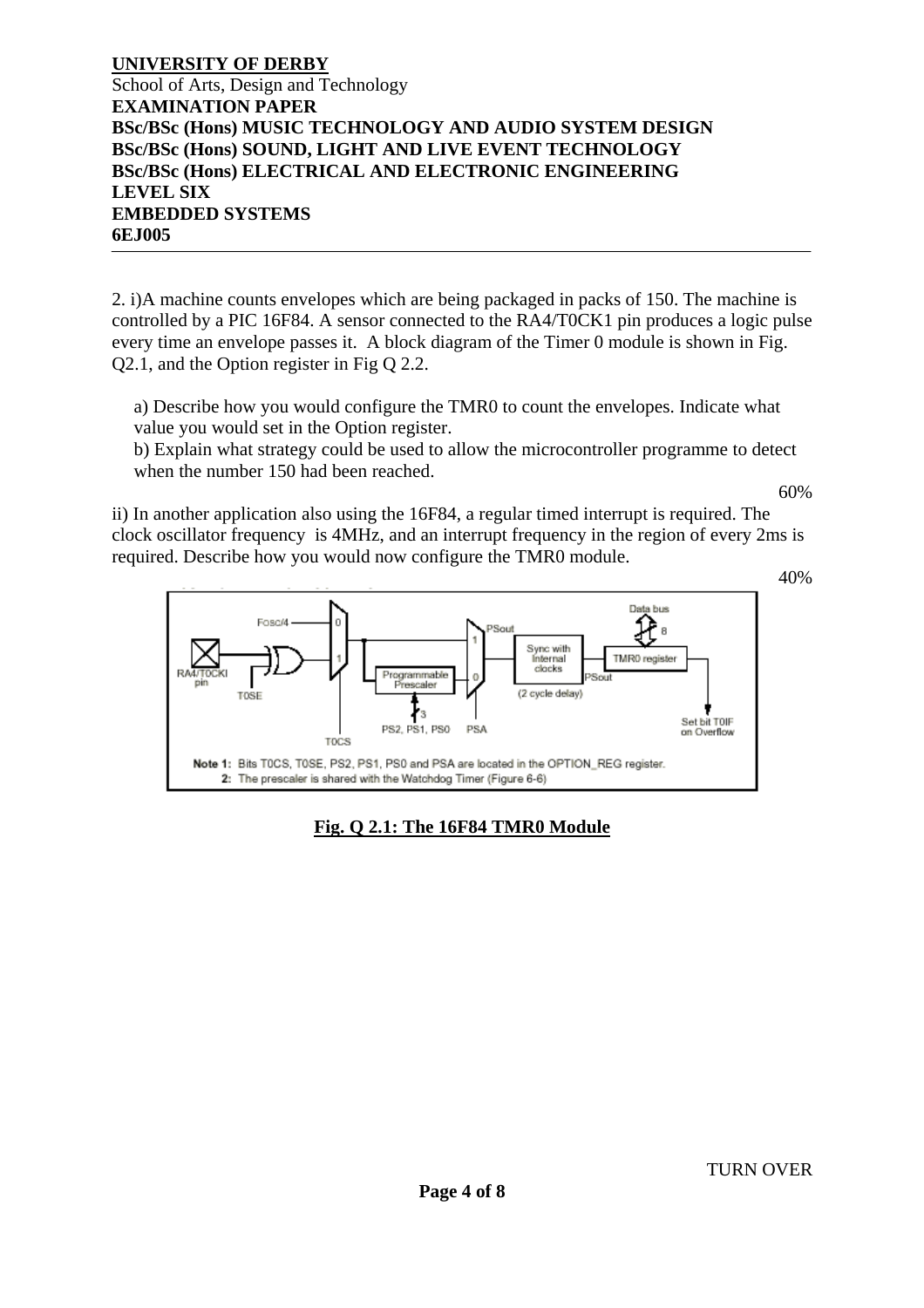School of Arts, Design and Technology **EXAMINATION PAPER BSc/BSc (Hons) MUSIC TECHNOLOGY AND AUDIO SYSTEM DESIGN BSc/BSc (Hons) SOUND, LIGHT AND LIVE EVENT TECHNOLOGY BSc/BSc (Hons) ELECTRICAL AND ELECTRONIC ENGINEERING LEVEL SIX EMBEDDED SYSTEMS 6EJ005** 

R/W-1 R/W-1 R/W-1 R/W-1 **R/W-1** RW-1 R/W-1 **R/W-1** RBPU INTEDG TOCS PS0 T0SE **PSA PS2**  $PS1$ R = Readable bit w = Writable bit hát7 bit0 = Unimplemented bit, Ú read as '0' = Value at POR reset RBPU: PORTB Pull-up Enable bit bit 7:  $1 = \text{PORTB pull-ups are disabled}$  $0 = \text{PORTB}\text{ pull-ups are enabled (by individual port latch values)}$ bit 6: INTEDG: Interrupt Edge Select bit 1 = Interrupt on rising edge of RB0/INT pin 0 = Interrupt on falling edge of RB0/INT pin bit 5: TOCS: TMR0 Clock Source Select bit 1 = Transition on RA4/T0CKI pin 0 = Internal instruction cycle clock (CLKOUT) bit 4: TOSE: TMR0 Source Edge Select bit 1 = Increment on high-to-low transition on RA4/T0CKI pin 0 = Increment on low-to-high transition on RA4/T0CKI pin bit 3: PSA: Prescaler Assignment bit 1 = Prescaler assigned to the WDT  $0$  = Prescaler assigned to TMR0 bit 2-0: PS2:PS0: Prescaler Rate Select bits Bit Value TMR0 Rate WDT Rate  $000$  $1:2$  $: 1$ 001  $1:2$  $1:4$  $1:4$  $010$  $1:8$  $1:8$  $011$  $1:16$ 100  $1:32$  $1:16$ 1.01  $1:64$  $1:32$  $1:64$  $110$ 1 128 111  $1:128$  $1:256$ 

**Fig. Q 2.2: The 16F84 Option Register**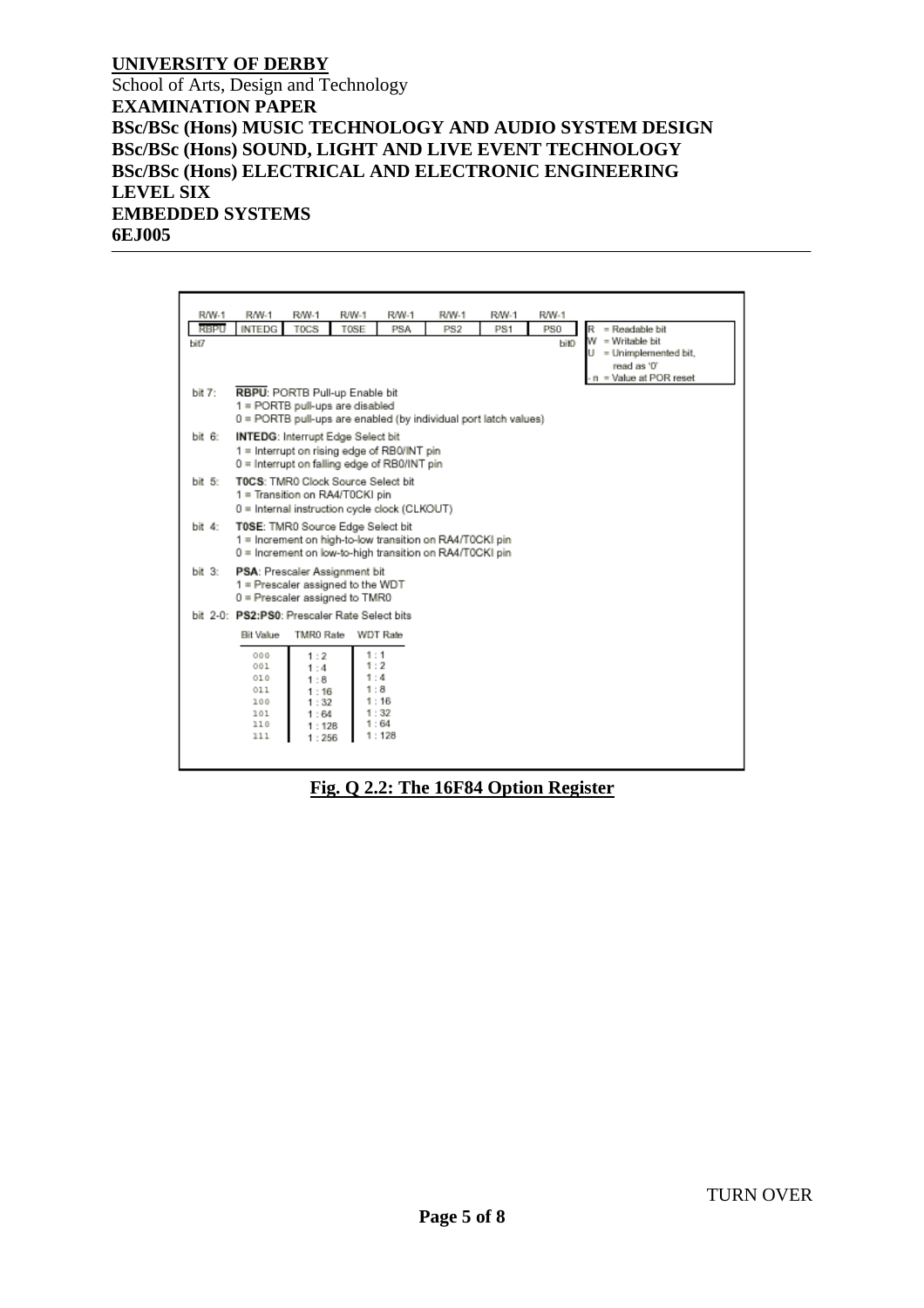#### **UNIVERSITY OF DERBY** School of Arts, Design and Technology **EXAMINATION PAPER BSc/BSc (Hons) MUSIC TECHNOLOGY AND AUDIO SYSTEM DESIGN BSc/BSc (Hons) SOUND, LIGHT AND LIVE EVENT TECHNOLOGY BSc/BSc (Hons) ELECTRICAL AND ELECTRONIC ENGINEERING LEVEL SIX EMBEDDED SYSTEMS 6EJ005**

3. i) The interrupt logic of the PIC 16F84, typical of a simple microcontroller, is shown in Fig. Q3.1. The interrupt logic of the 80C552, typical of a medium complexity microcontroller, is shown in Fig Q3.2.

Describe the key differences and similarities between these two structures. What are the limitations of the 16F84 structure, and how is this overcome, if at all, in the 80C552? What are the limitations of the 80C552 structure, if any? **60%** 

ii) A certain microcontroller programme has the following features:

**Interrupt 1**: highest priority, always enabled. Interrupt Service Routine (ISR) duration of 2ms. **Interrupt 2**: disabled during critical region below. ISR duration of 500 us. **Critical region**: Duration 12ms.

The longest instruction execution time of the microcontroller is 8µs, and its response time once the interrupt has been recognised is 4µs.

What is the worst-case interrupt latency for *each* interrupt? **40%** 



Interrupt Vector Address: 0004 (Hex)

### **Fig. Q 3.1: The 16F84 Interrupt Logic, with Vector Address**

TURN OVER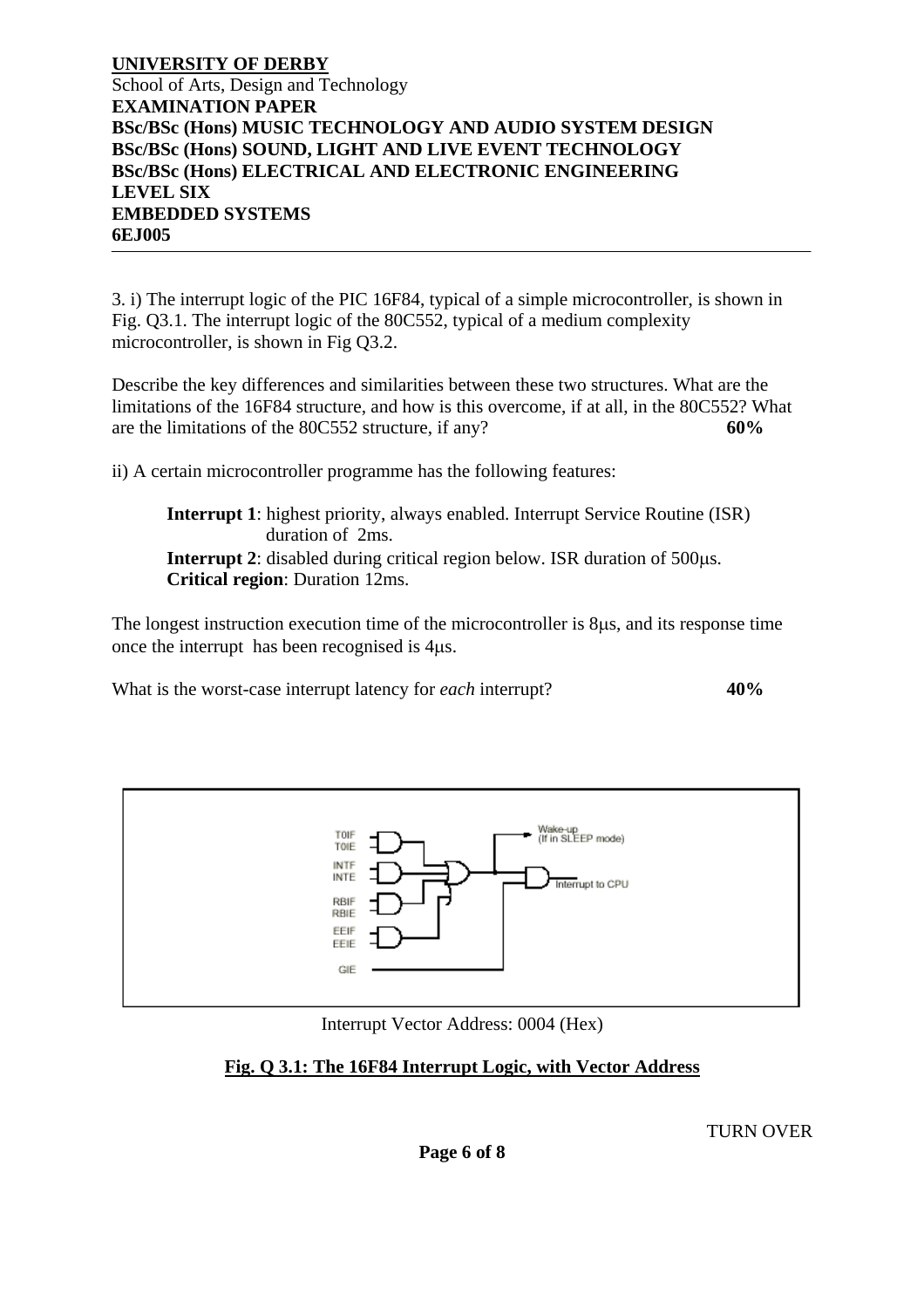School of Arts, Design and Technology **EXAMINATION PAPER BSc/BSc (Hons) MUSIC TECHNOLOGY AND AUDIO SYSTEM DESIGN BSc/BSc (Hons) SOUND, LIGHT AND LIVE EVENT TECHNOLOGY BSc/BSc (Hons) ELECTRICAL AND ELECTRONIC ENGINEERING LEVEL SIX EMBEDDED SYSTEMS 6EJ005**